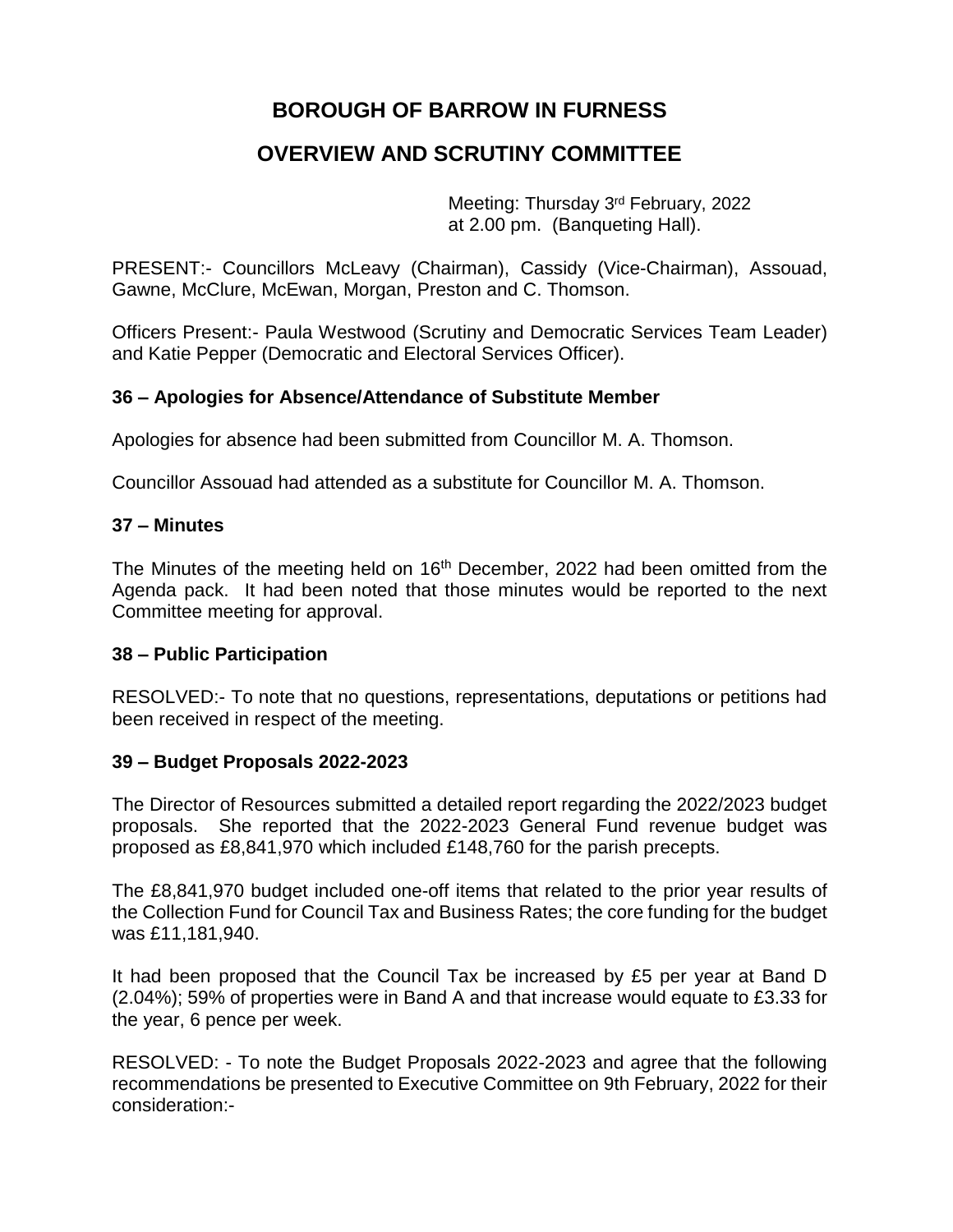- Set the 2022-2023 General Fund revenue budget as £8,841,970 including £148,760 for parish precepts;
- Agree a Council Tax increase of £5 on Band D which is equivalent to 2.04% on all Council Tax bands;
- Approve £16,000 of funding for Cumbria Council for Voluntary Service (CVS) for 2022-2023;
- Agree the total net use of £320,140 of reserves;
- Note the movement in reserves between financial years related to the precepting arrangements for Business Rates of £2,257,900;
- Note the Council Tax Base at 19,899.25;
- Note that there are no fee and charges increases proposed; and
- Approve the inclusion of £817,000 in the Capital Programme as a Leisure Centre project line.

# **40 – Work Programme Update**

The Scrutiny and Democratic Services Team Leader reported that Work Groups had been established to review the topics identified in the 2021/2022 Work Programme. Her report outlined a summary of the progress made in respect of each topic as follows:-

#### Flooding on Walney Promenade

At the meeting in October 2021, representatives from United Utilities had addressed the Committee and provided an update on the plans being made for the sewer network to prevent flooding on Walney Promenade. It was anticipated that the works could be completed within a 12-18 month timeframe and United Utilities had confirmed that they would be happy to provide regular updates to the Committee as appropriate. This review had therefore been paused for the time being.

The Committee had requested the Scrutiny and Democratic Services Team Leader to contact the representatives from Untied Utilities with a view to providing an update at the March or May meeting.

#### Discretionary Housing Fund and Supported Housing Payments

The Work Group had wished to undertake a 'Deep Dive' into the support available to vulnerable residents in HMOs and supported housing accommodation, looking at both the needs of the residents as well as the financial aspect to the Council.

It had been noted at the meeting of the Committee on 16th December, 2021 that the Executive Committee had taken up the 'Deep Dive' on behalf of the Work Group and would provide feedback on progress in due course. This review had therefore been paused for the time being.

The Chair had raised concerns that this review had been taken out of the Committee's hands which they had originally been tasked do to. In the absence of the Chair of the Work Group (Councillor M. A. Thomson), the Committee had requested the Scrutiny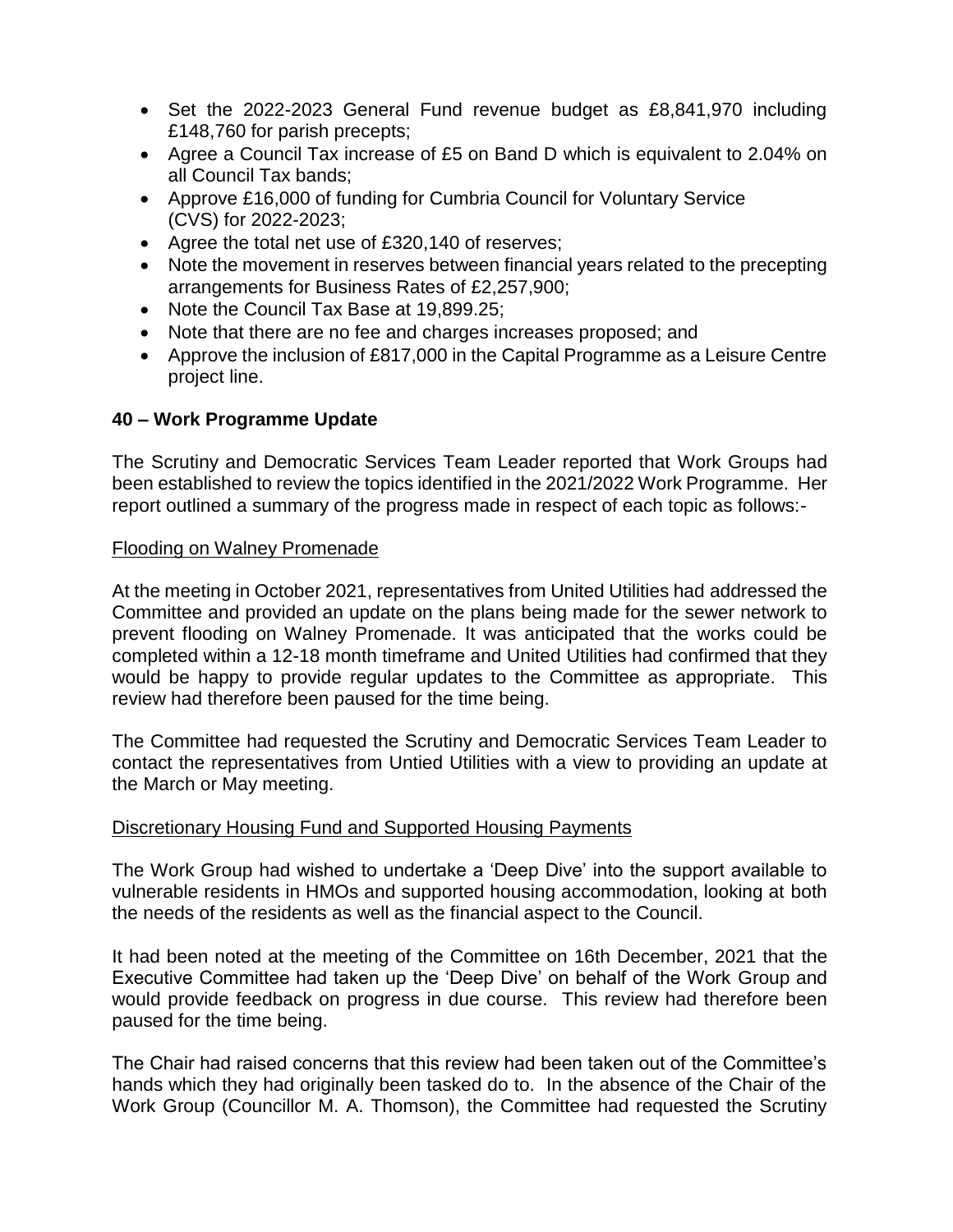and Democratic Services Team Leader to contact the chair of the Executive Committee to obtain an update on the issue.

# Arrangements for the Management of Piel Island

At the meeting on 16th December, 2021 the Committee had received a detailed report from the Director of People and Place regarding the future management arrangements of Piel Island. The Committee had considered the report and agreed a number of recommendations to the Executive Committee (Minute No. 34 of the meeting held on 16th December, 2021 refers).

A number of questions had been raised at the previous Committee meeting and Councillor McClure, Chair of the Work Group, had advised that those would be taken forward to the meeting of the Work Group in January.

Councillor McClure (Chair of the Work Group) provided the Committee with an update stating that at the last Work Group meeting on  $25<sup>th</sup>$  January, 2022 they had agreed they were happy for the review to be concluded. The Chair had requested Councillor McClure to report her recommendations at the next Committee meeting to conclude the review.

#### Impact of Covid-19 Going Forward

The Work Group had met on 14th January. Information had been noted including:-

- Over the Christmas and New Year Period Barrow had recorded the highest rate of covid cases per 100,000 population in the country;
- The number of cases in Cumbria appeared to have peaked and were now levelling out;
- Like the rest of the country, Barrow had seen staffing problems due to the sheer number of people off sick isolating;
- Barrow had a Covid Compliance Team contracted until 31st October, 2022 comprising of one Covid Compliance Officer plus four Contact Tracers, supporting the NHS National Test and Trace by contacting hard-to-reach Covid positive people in the local area. The Team were also supporting businesses, working on compliance techniques and identifying improvements.
- Town Hall Staff and Members had received communications strongly encouraging them to work from home unless there was a business need to be in the building.

The Work Group had agreed to meet monthly for the time being so that if any problems arose, they could be picked up quickly and the situation could be reviewed.

#### Additional Item for Consideration

The Chair advised the Committee that himself and other Members had been made aware of ongoing issues in the Crellin Street vicinity emanating from food takeaway delivery services and proposed that this be added to the Work Programme.